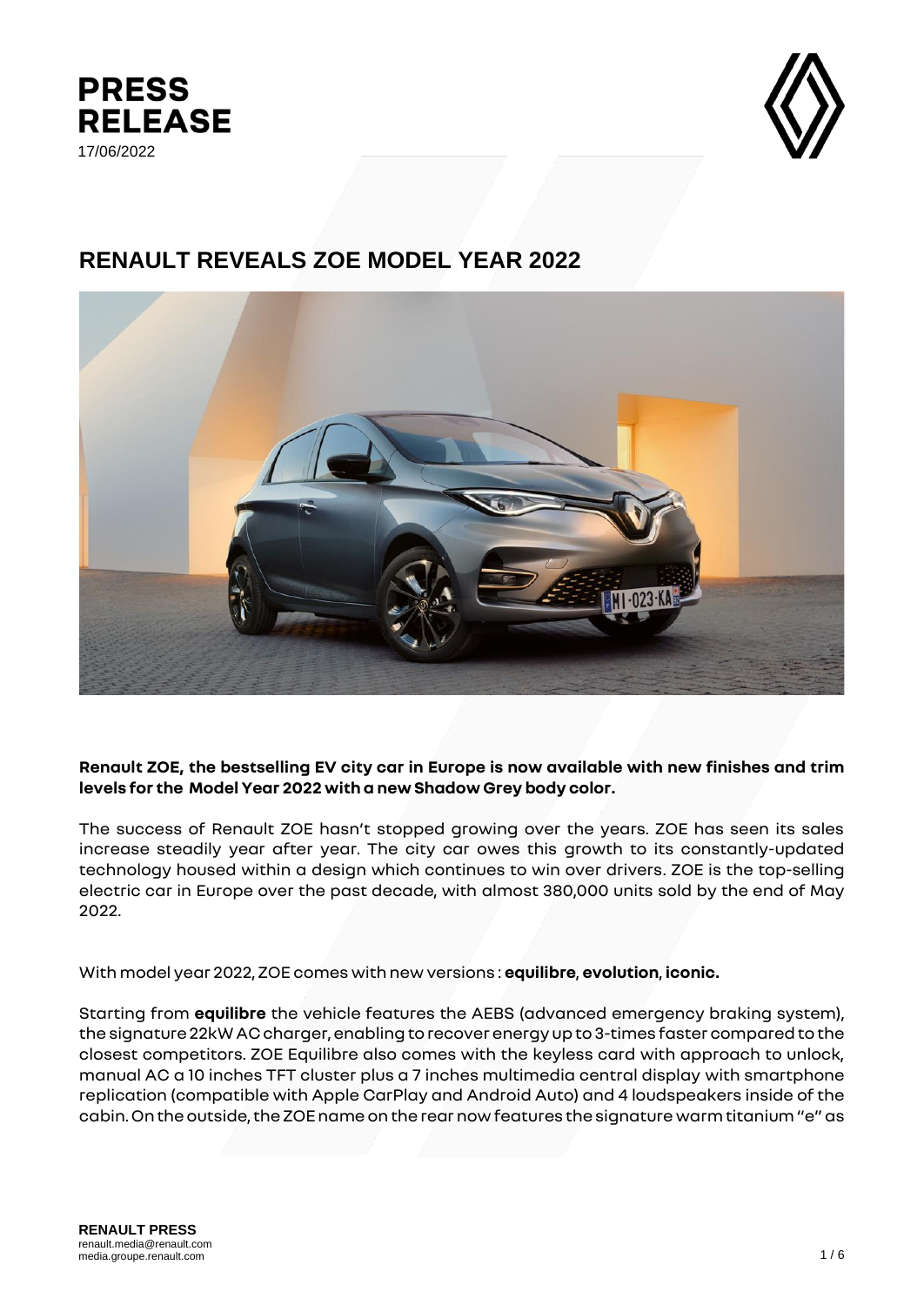

well as an E-Tech electric badge displayed on the lower right part of the trunk door. ZOE equilibre is available in France from €**27,700** inc. VAT and government incentive.

The **evolution** trim level comes as standard with traffic sign recognition system, lane departure warning and lane keeping assist. It also adds the rear parking sensors for more comfort and the automatic air conditioning. The 7 inches multimedia display includes the navigation system. On the exterior a shark antenna and the new 16'' Eridis diamond cut rims comes as standard. ZOE evolution is available in France from €**29,800** inc. VAT and government incentive.

The top of the range **iconic** trim-level features new 17'' dark alloy wheels with a warm titanium accent. The front grill and the foglights surroundings are now in gold color while a new lateral sticker takes place at the bottom of the doors. On the inside ZOE **iconic** comes with a new upholstery made from TEP and recycled fabric featuring a new embossing design on the seats and the dashboard. A gold piping is also added on the front seats as a highlight of their iconic shape. The multimedia display comes in a large 9.3'' version with navigation embedded. ZOE iconic is available in France from €**30,900** inc. VAT and government incentive.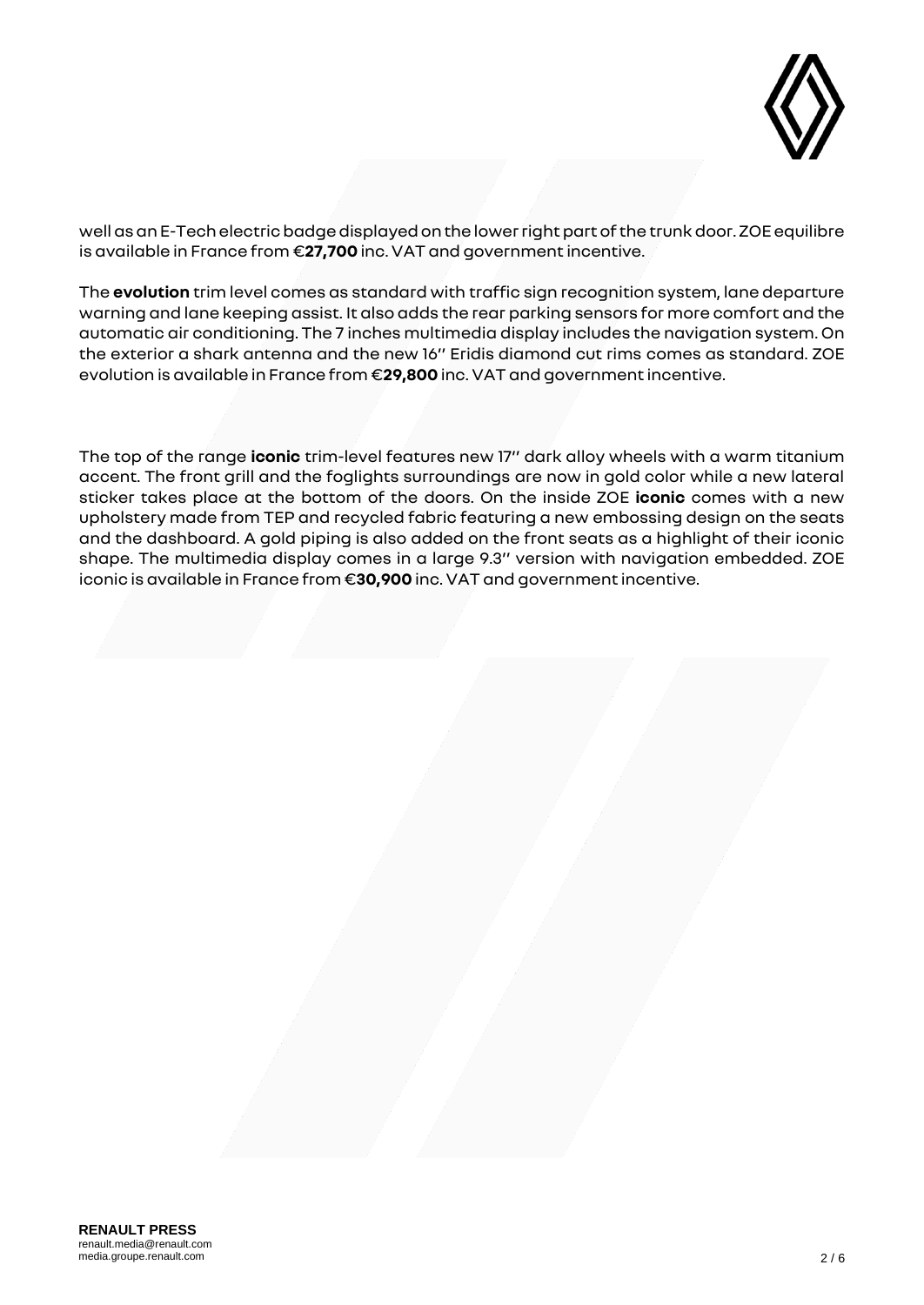

### **equilibre**

### **CHARGING**

•22 kW AC

### **SAFETY**

•AEBS •4 airbags •Cruise Control, ALS

#### **COMFORT**

•Keyless card with approach unlock •Manual AC •1/1 rear bench •Rear manual windows •2 Headrests (3 in some countries)

#### **MMI**

•A-IVI 7'' + 4 speakers + 200mm antenna + TCU •10'' TFT •E-shifter + regenerative braking •Automatic Parking Brake + auto hold

#### **DESIGN**

•Grained side mirrors + LED repetitor •15'' steel wheel •Slushdashboard + Injected doorpanel

## **options**

## **evolution**

**= equilibre+ SAFETY** •Traffic Sign Recognition •Lane Departure Warning + Lane Keeping Assist •Rear parking sensors

#### **COMFORT**

•2/3 1/3 rear bench with 3 head rests •Automatic air conditioning

#### **MMI**

•A-IVI 7'' NAV with overspeed prevention

### **DESIGN**

•16'' alloy wheels Limited diamond cut •PET steering wheel •Soft front doorpanel •Black side mirrors + LED repetitor •Recycled fabric upholstery •Black shark antenna

## **iconic**

**= evolution + SAFETY** •Automatic High Low Beam •Blind Spot Warning

### **COMFORT**

•A-IVI 9''3NAV •Electric foldable mirrors •Autodiming mirror •Fog Lamp •Power windows + driver one touch •Rear USB •Rear Cam •Front and Rear park assist •Hands free parking •Inductive charger

### **DESIGN**

•17'' alloy wheels •Tinted rear windows •Stripping gold

DC Quick charge / Charging cable Mode 2 or Mode 3 / Carsharing predisposal / all season tires / Pack alarm (RHD only) / Pack winter with heated seats and heated PET steering wheel

•3 Head rests (for country specifities)

- 15'' wheels PACK •Black grained mirror shells •E1 steering wheel Pack Comfort •Power windows + driver one touch •Auto diming mirror •Automatic High Low Beam Pack City •Fog lamp •Rear camera •Front & rear parking sensors
- •16'' alloy wheels Seidon •Audio Premium Bose •No stripping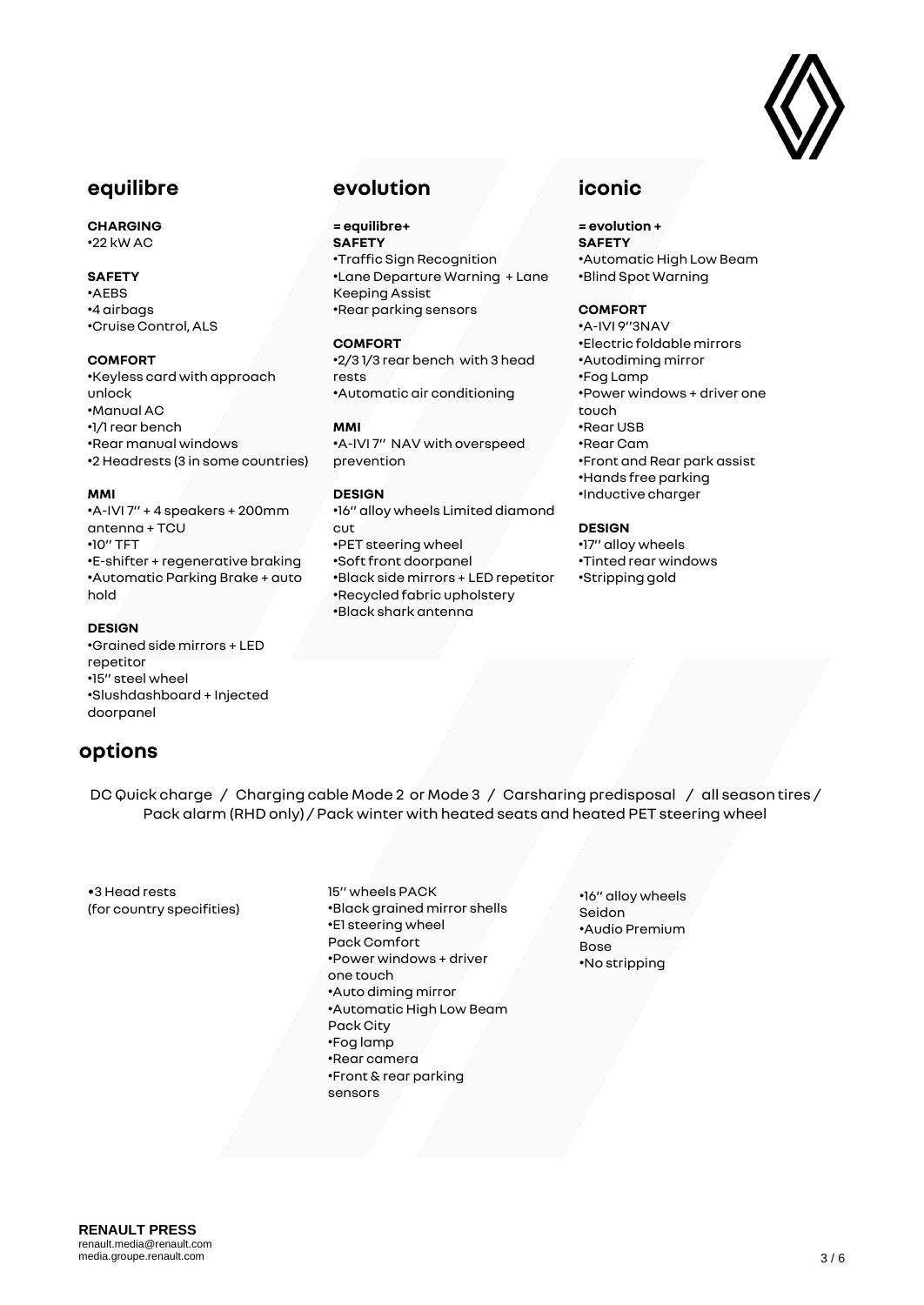

Prices in France from June 16, 2022.

| <b>VERSION</b>        | <b>MOTOR</b> | <b>PRICE inc. VAT</b> | <b>Gov. incentive</b> |
|-----------------------|--------------|-----------------------|-----------------------|
| equilibre R110 - MY22 | 110ch        | 33 700€               | 6000€                 |
| evolution R110 - MY22 | 110ch        | 34 900€               | 6000€                 |
| $i$ conic R135 – MY22 | 135 ch       | 36900€                | 6000€                 |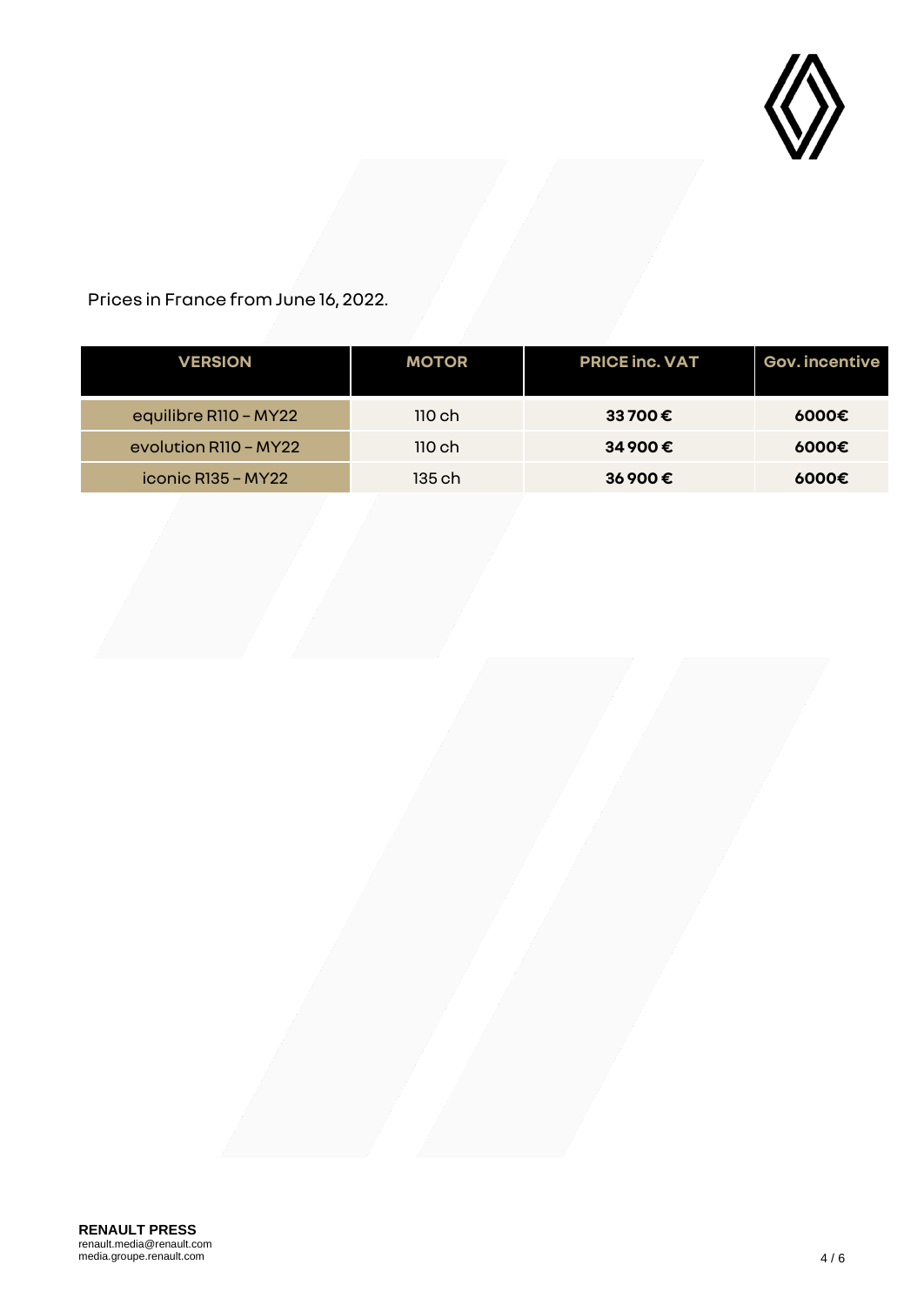|                                           |                               |                               |                                                                                                      | <i>i i</i> L |
|-------------------------------------------|-------------------------------|-------------------------------|------------------------------------------------------------------------------------------------------|--------------|
| Equilibre/<br><b>Evolution</b><br>/Iconic | Charging cable mode 2         |                               |                                                                                                      | 300€         |
| Equilibre/<br><b>Evolution</b><br>/Iconic | DC 50 kW quick charge         |                               |                                                                                                      | 1000€        |
| Equilibre/<br><b>Evolution</b><br>/Iconic | All-season tyres (15"/16")    |                               |                                                                                                      | 200€         |
| Equilibre/<br><b>Evolution</b><br>/Iconic | Shadow Grey body color        |                               |                                                                                                      | 550€         |
| <b>Evolution</b>                          | 15" wheel pack                | $\circ$<br>$\circ$            | 15" EOLE wheel<br><b>Black grained</b><br>mirror shells                                              | 0€           |
| <b>Evolution</b>                          | Comfort pack                  | $\circ$<br>$\circ$<br>$\circ$ | Power<br>windows +<br>driver one<br>touch<br>Automatic<br>high/low<br>beam<br>Auto-dimming<br>mirror | 400€         |
| <b>Evolution</b><br>/Iconic               | Winter pack                   | $\circ$<br>$\circ$            | Heated<br>steering wheel<br><b>Heated front</b><br>seats                                             | 400€         |
| <b>Evolution</b>                          | <b>Pack Vision</b>            | $\circ$<br>$\circ$<br>$\circ$ | Front/rear<br>parking<br>sensors<br>Rearview<br>camera<br>Fog lamps                                  | 700€         |
| <b>Evolution</b>                          | Smartphone inductive charge   |                               | 150€                                                                                                 |              |
| <b>Iconic</b>                             | 16" SEIDON diamond cut wheels |                               |                                                                                                      | 0€           |
| <b>Iconic</b>                             | Lateral stripping deletion    |                               |                                                                                                      | 0€           |